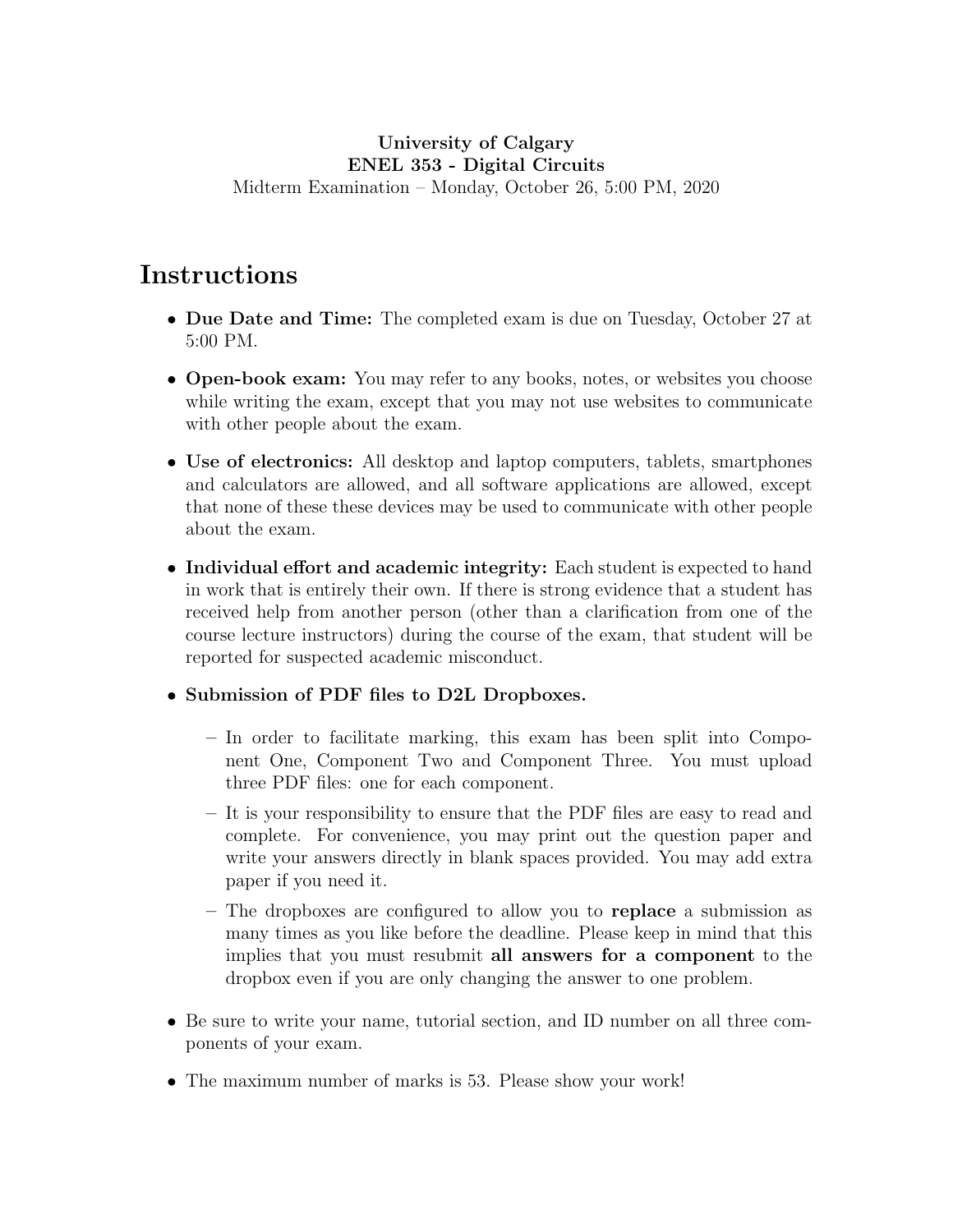### Component One

Name: Lecture Section:

 $L01 - N$ . Bartley  $L02 - S$ . Norman

- 1. [Total of 11 marks.] In parts (a), (b) and (c) you must show your work carefully to get credit.
	- (a)  $\left[3 \text{ marks.}\right]$  Use repeated division to convert  $5095_{10}$  to hexadecimal representation.

- (b)  $[2 \text{ marks.}]$  Find the octal representation of  $E5BC_{16}$ .
- (c) [2 marks.] What is the decimal representation of the 8-bit two's complement number 11101011?
- (d) [2 marks.] Complete the following 6-bit integer addition. Show all of the carry bits involved regardless of whether they are 0's or 1's.

|                                                |  | 1 1 0 0 1 1 |  |  |
|------------------------------------------------|--|-------------|--|--|
| $+\qquad 0\quad 1\quad 1\quad 0\quad 1\quad 0$ |  |             |  |  |

- (e) [1 marks.] If all the integers in part (d) are interpreted as two's complement, is there overflow in the addition? Give a reason for your answer.
- (f)  $\begin{bmatrix} 1 \text{ marks.} \end{bmatrix}$  If all the integers in part (d) are interpreted as unsigned, is there overflow in the addition? Give a reason for your answer.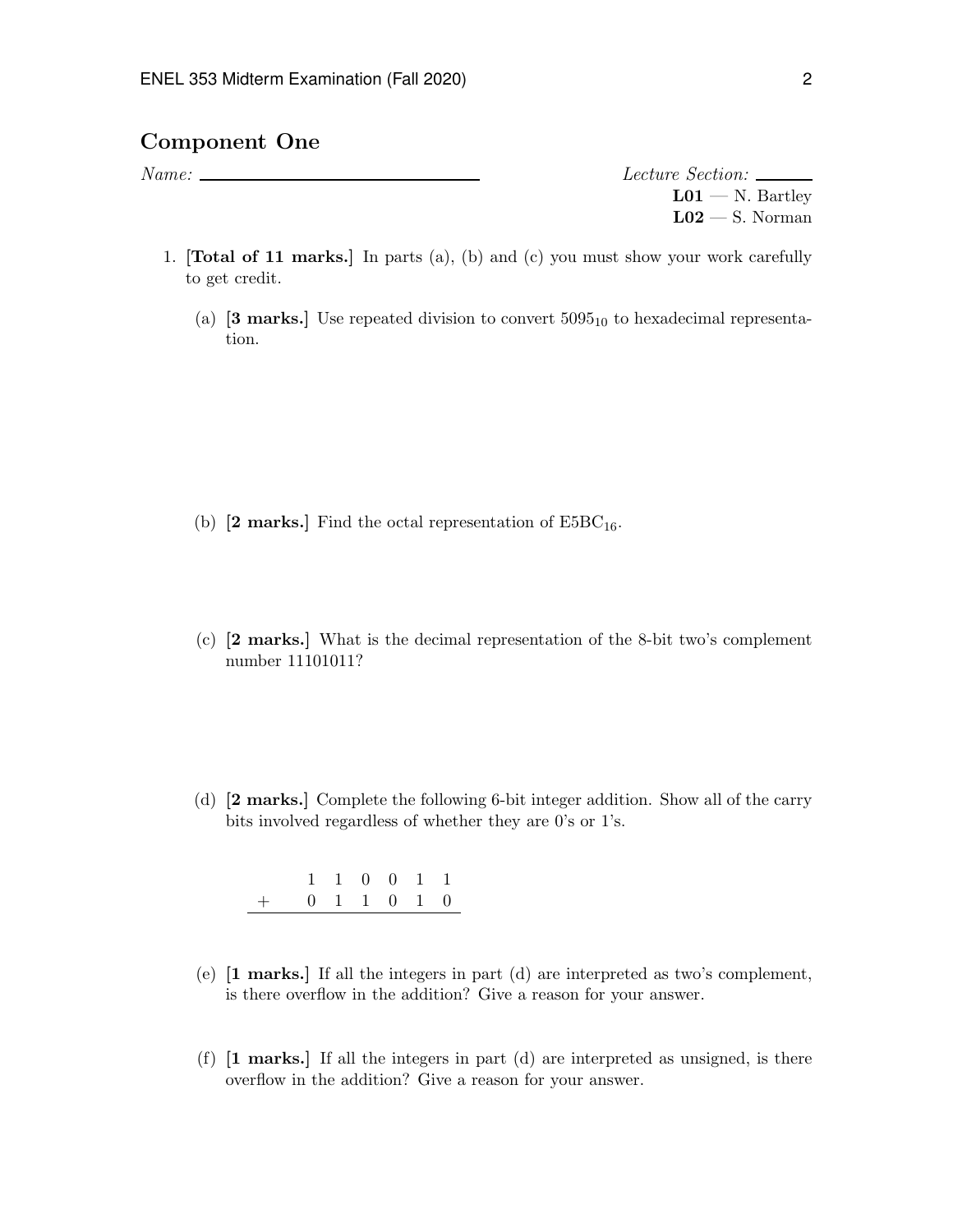2. [4 marks.] The table below gives voltage parameters for Advanced Ultra-Low-Voltage CMOS logic gates operating with  $V_{\text{DD}}$  equal to 2.50 V. For each of nodes n1, n2, n3 and  $Y$  in the circuit below, either state the range of possible output voltages or give a reason why a range cannot be determined.



#### 3. [Total of 4 marks.]

(a) [3 marks.] Find a canonical product-of-sums expression for the function given by the truth table.

| ັ                |                |                  |                |                           |
|------------------|----------------|------------------|----------------|---------------------------|
| $\boldsymbol{A}$ | Β              | $\overline{C}$   | D              | $\boldsymbol{\mathit{Y}}$ |
| $\boldsymbol{0}$ | $\overline{0}$ | $\overline{0}$   | $\overline{0}$ | $\overline{0}$            |
| $\overline{0}$   | $\overline{0}$ | $\overline{0}$   | $\mathbf{1}$   | $\mathbf{1}$              |
| $\overline{0}$   | $\overline{0}$ | $\mathbf 1$      | $\overline{0}$ | $\mathbf{1}$              |
| $\overline{0}$   | $\overline{0}$ | $\mathbf 1$      | $\mathbf 1$    | $\mathbf{1}$              |
| $\overline{0}$   | $\mathbf{1}$   | $\boldsymbol{0}$ | $\overline{0}$ | $\mathbf{1}$              |
| $\overline{0}$   | $\mathbf{1}$   | $\overline{0}$   | $\mathbf{1}$   | $\mathbf{1}$              |
| $\overline{0}$   | $\mathbf{1}$   | $\mathbf{1}$     | $\overline{0}$ | $\overline{0}$            |
| $\overline{0}$   | $\mathbf{1}$   | $\mathbf 1$      | $\mathbf 1$    | $\mathbf 1$               |
| $\overline{1}$   | $\overline{0}$ | $\overline{0}$   | $\overline{0}$ | $\overline{1}$            |
| $\mathbf{1}$     | $\overline{0}$ | $\overline{0}$   | $\mathbf 1$    | $\mathbf{1}$              |
| $\mathbf{1}$     | $\overline{0}$ | $\mathbf 1$      | $\overline{0}$ | $\overline{0}$            |
| $\mathbf{1}$     | $\overline{0}$ | $\mathbf 1$      | $\mathbf 1$    | $\mathbf 1$               |
| $\mathbf{1}$     | $\mathbf{1}$   | $\overline{0}$   | $\overline{0}$ | $\mathbf{1}$              |
| $\mathbf{1}$     | $\mathbf{1}$   | $\overline{0}$   | $\mathbf{1}$   | $\mathbf{1}$              |
| $\mathbf{1}$     | 1              | $\mathbf 1$      | $\overline{0}$ | $\mathbf{1}$              |
| $\mathbf{1}$     | $\mathbf{1}$   | $\mathbf{1}$     | $\mathbf 1$    | $\overline{0}$            |
|                  |                |                  |                |                           |

(b) [1 mark.] How many products would there be in a canonical sum-of-products expression for the function? (You do not have to list all the products.)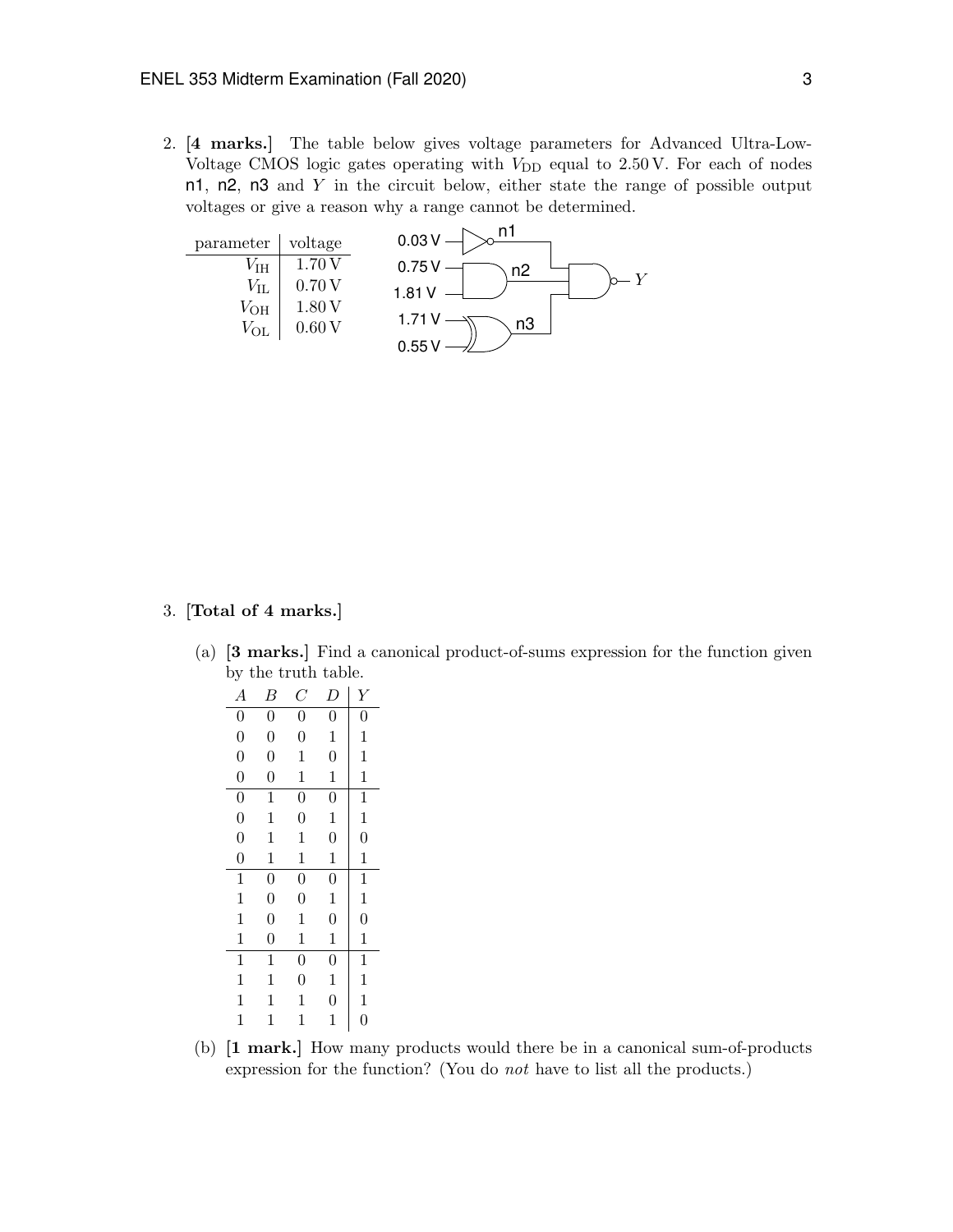## Component Two

Name: Lecture Section:  $L01 - N$ . Bartley  $L02 - S$ . Norman

### 4. [Total of 8 marks.]

(a)  $[4 \text{ marks.}]$  Use algebraic manipulation to simplify Y in the following expression to a minimal SOP form having three product terms and five literals. (You may check your work with a truth table or a K-map, but you must not include any truth table or K-map work as part of your answer.)

$$
Y = A \oplus B \oplus C + (\overline{A \oplus B})C
$$

(b) [4 marks.] Consider the schematic below. Use "bubble-pushing" and/or Boolean algebra to find an SOP expression for the function Y .

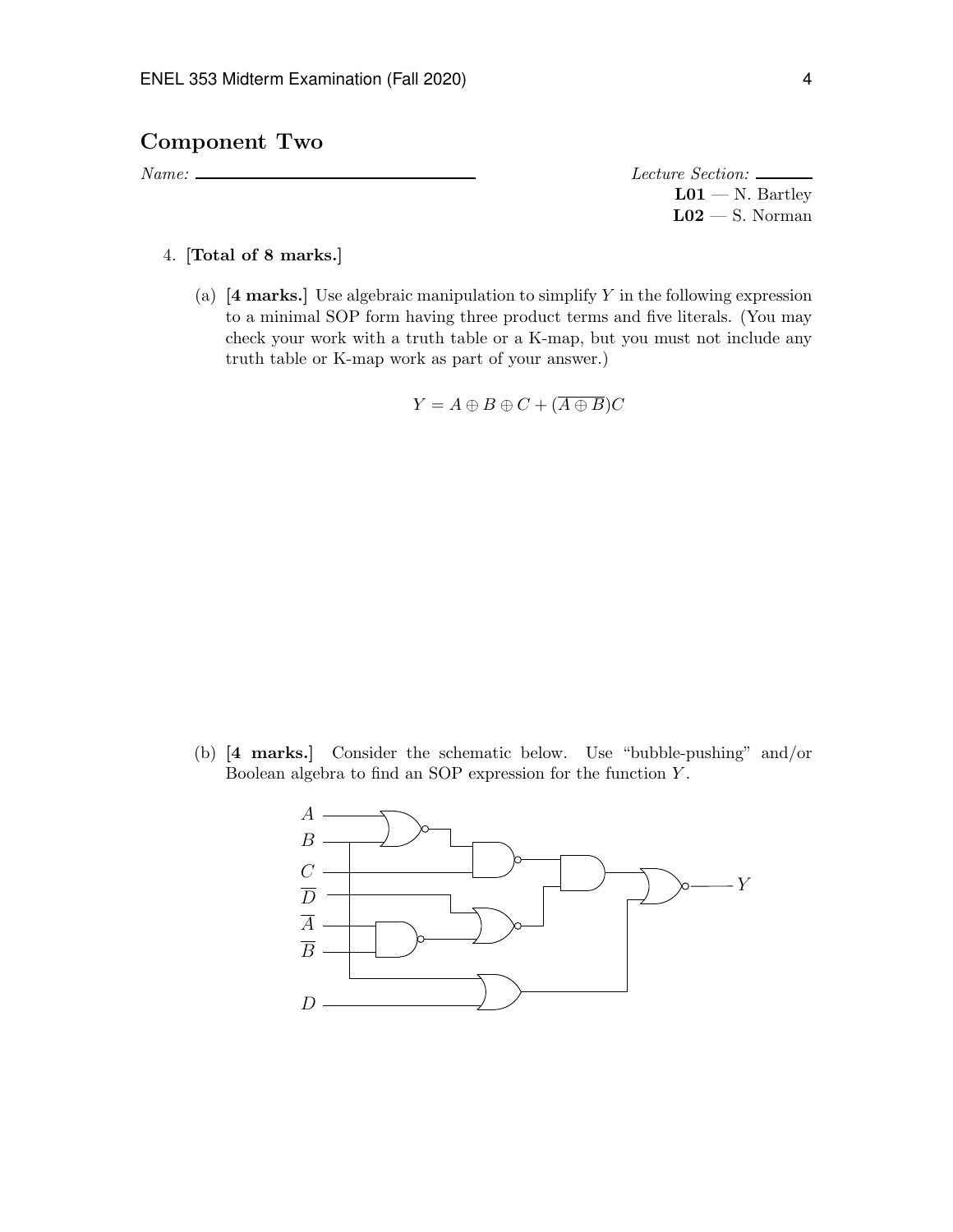#### 5. [Total of 10 marks.]

(a) [5 marks.] Consider the function

$$
Y(A, B, C, D) = \sum (0, 1, 2, 5, 7, 9) + X(A, B, C, D),
$$

where  $X(A, B, C, D) = \sum (6, 8, 11, 13, 14, 15)$  are don't-cares. Derive all possible minimal SOP expressions for Y .



(b) [5 marks.] Derive all possible minimal POS expressions for Y in part (a). Indicate all distinguished 1-cells and essential prime implicants.

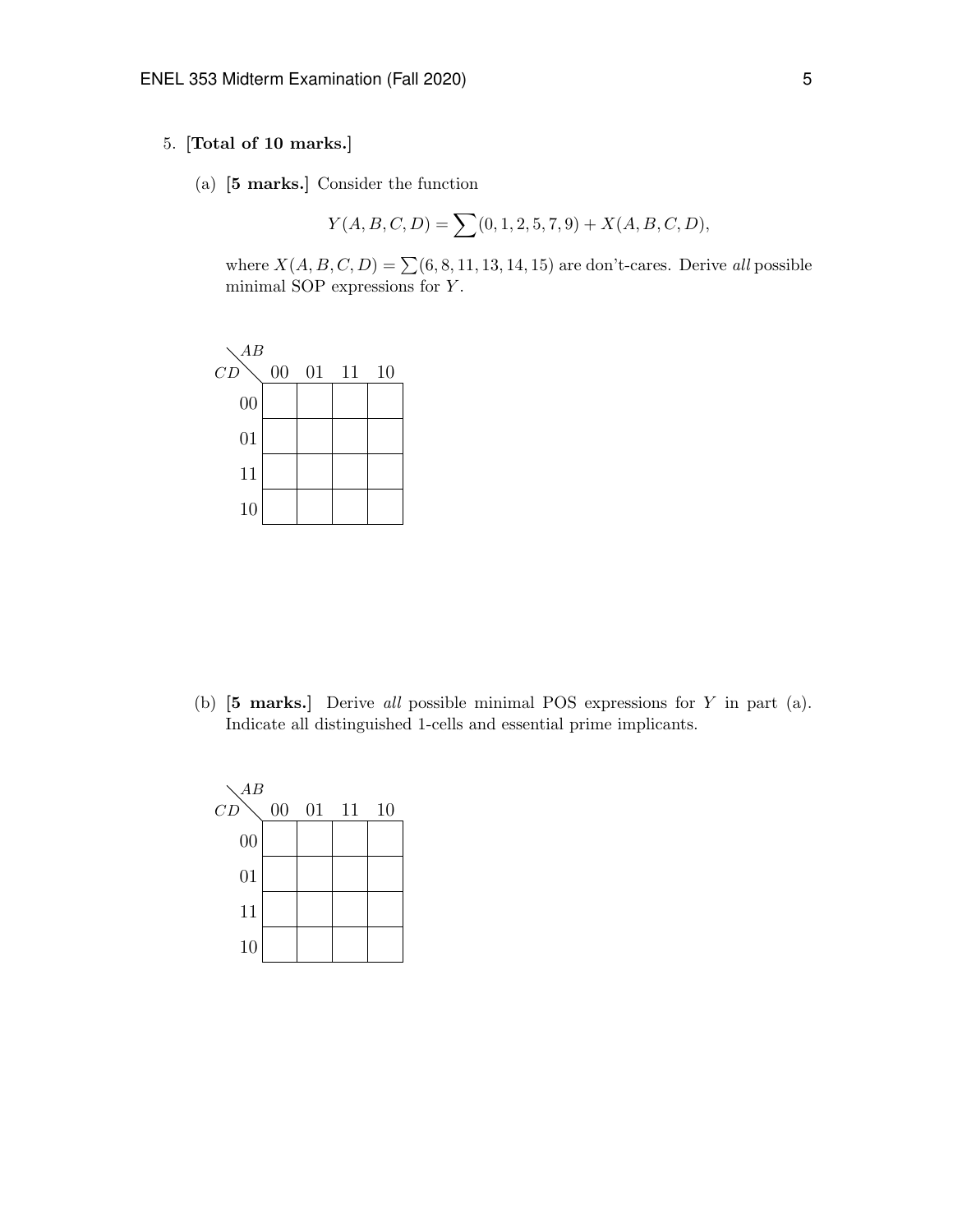## Component Three

Name: Lecture Section:  $L01 - N$ . Bartley  $L02 - S$ . Norman

6. [5 marks.]

The truth table for function  $F(A, B, C, D, E)$  can be described as follows:

- output is 1 in rows 1, 2, 3, 9, 11, 13, 15, 16, 17, 18, 19
- output is 0 in rows 0, 4, 5, 6, 7, 8, 10, 12, 14, 20, 21, 22, 23
- output is don't-care in rows 24–31

Fill in the following 5-variable K-map, and then use it to find a minimal SOP expression for F. If there is more than one such expression, you only need to give one of them.

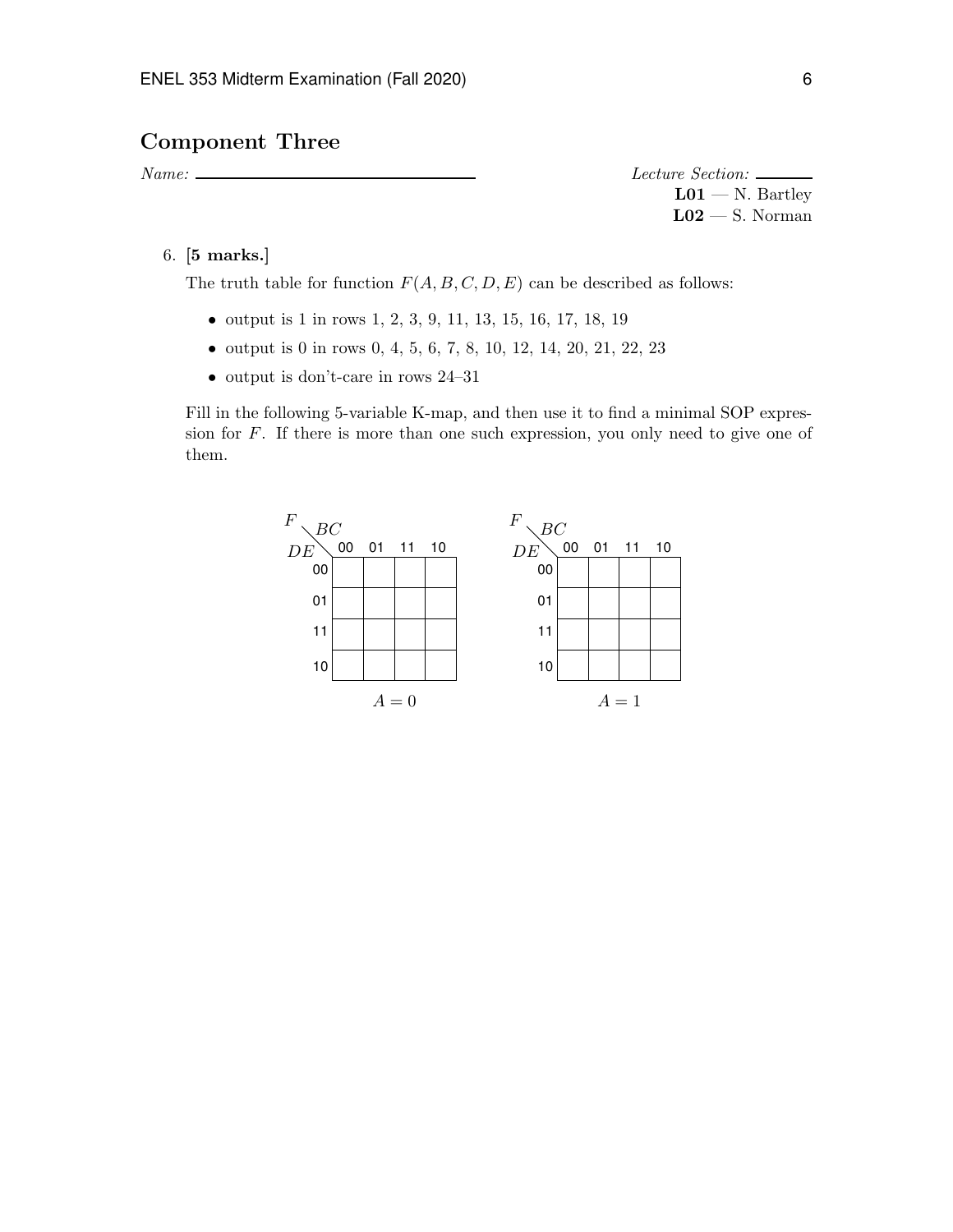#### 7. [Total of 4 marks.]

(a)  $[2 \text{ marks.}]$  Either give an SOP expression for Y as a function of A, B and C, or explain why it is not possible to do so.



(b)  $[2 \text{ marks.}]$  Either give an SOP expression for Y as a function of A, B and C, or explain why it is not possible to do so.



8. [3 marks.] Add wires but no more gates to make a 4-bit Gray code to unsigned binary converter circuit.  $g_3g_2g_1g_0$  is the Gray code and  $b_3b_2b_1b_0$  is the unsigned binary number. You must use all four of the given gates.

To help with readability, please use horizontal and vertical lines only when drawing wires.